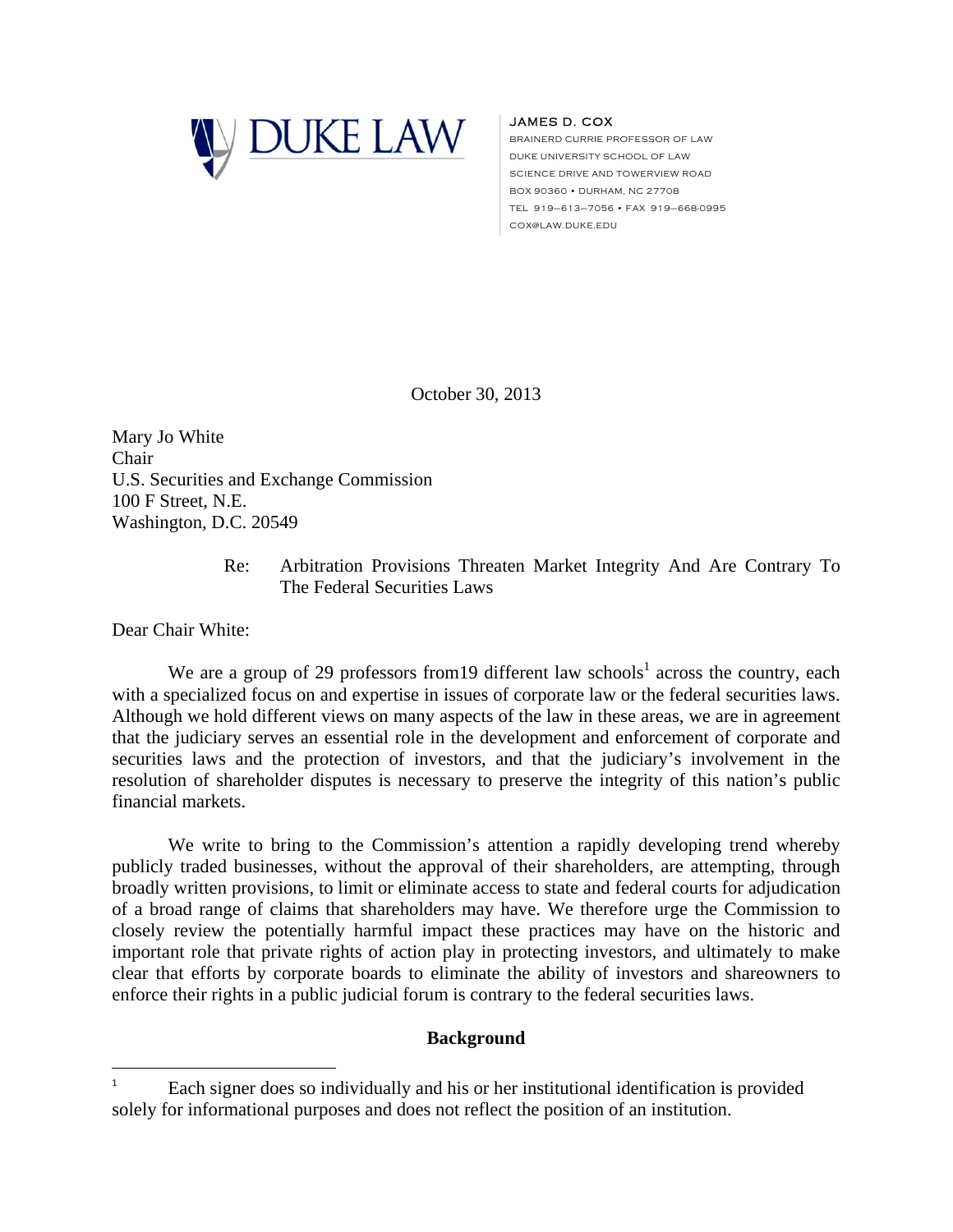Recent years have seen substantial increases in state law shareholder litigation relating to corporate transactions, especially mergers and other types of acquisitions.<sup>2</sup> Additionally, more of these cases have been filed outside of Delaware, where almost half of all public corporations in the United States are incorporated, and thus the traditional forum for the resolution of shareholder disputes.<sup>3</sup> In an effort to rein in multi-forum litigation, an increasing number of corporations have adopted bylaws designating an exclusive forum for the resolution of shareholder disputes. As of September 2011, over 300 publicly-traded corporations had adopted such bylaws. (Such provisions, however, are not the focus of this request.)

 At the same time, the U.S. Supreme Court has interpreted the scope of the Federal Arbitration Act ("FAA") to allow greater enforcement of arbitration agreements. Notably, in *AT&T Mobility v. Concepcion*, 131 S. Ct. 1740 (2011), the Supreme Court held that the FAA requires courts to enforce class-action waivers in arbitration agreements contained in consumer contracts. And more recently in *American Express Co. v. Italian Colors Restaurant*, 133 S. Ct. 2304 (2013), the Court held that the FAA requires courts to enforce arbitration provisions that bar class actions with respect to federal claims, as well as state claims.

 These two developments have begun to conflate, with publicly-traded businesses purporting to designate arbitration as the exclusive forum for the resolution of *all forms* of shareholder disputes through, *inter alia*, bylaw amendments and registration statements. For example, as the Commission is aware, the Carlyle Group recently attempted in anticipation of its IPO to amend its partnership agreement and registration statement to require the arbitration of all shareholder disputes on an individual basis in anticipation of its IPO; after the Commission objected, the Carlyle Group removed the provision. And, in *Corvex Management L.P. v. Commonwealth REIT*, No. 24-C-13-001111, Baltimore City, Part 23 (May 8, 2013), the trustees of a REIT similarly adopted an extraordinarily-broad arbitration bylaw that purported to require that *all* shareholder disputes be arbitrated. A circuit court for the City of Baltimore enforced the bylaw to require arbitration of a claim that the company's board of directors had breached their fiduciary duties responding to a proxy contest from an activist shareholder. In so doing, the court relied in part on its interpretation of the requirements of the FAA.

 As discussed below, the FAA has never been interpreted to require the enforcement of bylaws or similar provisions unilaterally adopted to remove judicial oversight of investor disputes. Although often analogized to "contracts," corporate bylaws – particularly in public

 $\frac{1}{2}$  In 2007, shareholders filed litigation relating to about forty percent of public company mergers. By the first half of 2011, ninety percent of the deals exceeding \$100 million were challenged; the number rises to ninety-six percent for deals above \$500 million. *See* Joseph A.Grundfest & Kristen A. Savelle, The Brouhaha over Intra-Corporate Forum Selection Provisions: A Legal, Economic, and Political Analysis, 68 Bus. Law. 325, 335 (2013).

<sup>&</sup>lt;sup>3</sup> Delaware has seen its dominance in the forum of choice for resolving suits against Delaware corporations plummet since 2001, so that the percentage of merger challenges filed exclusively in Delaware reached its lowest point of 30 percent in 2006. There has been no similar change with respect to challenges filed against non-Delaware corporations, which are traditionally brought in the corporation's home state.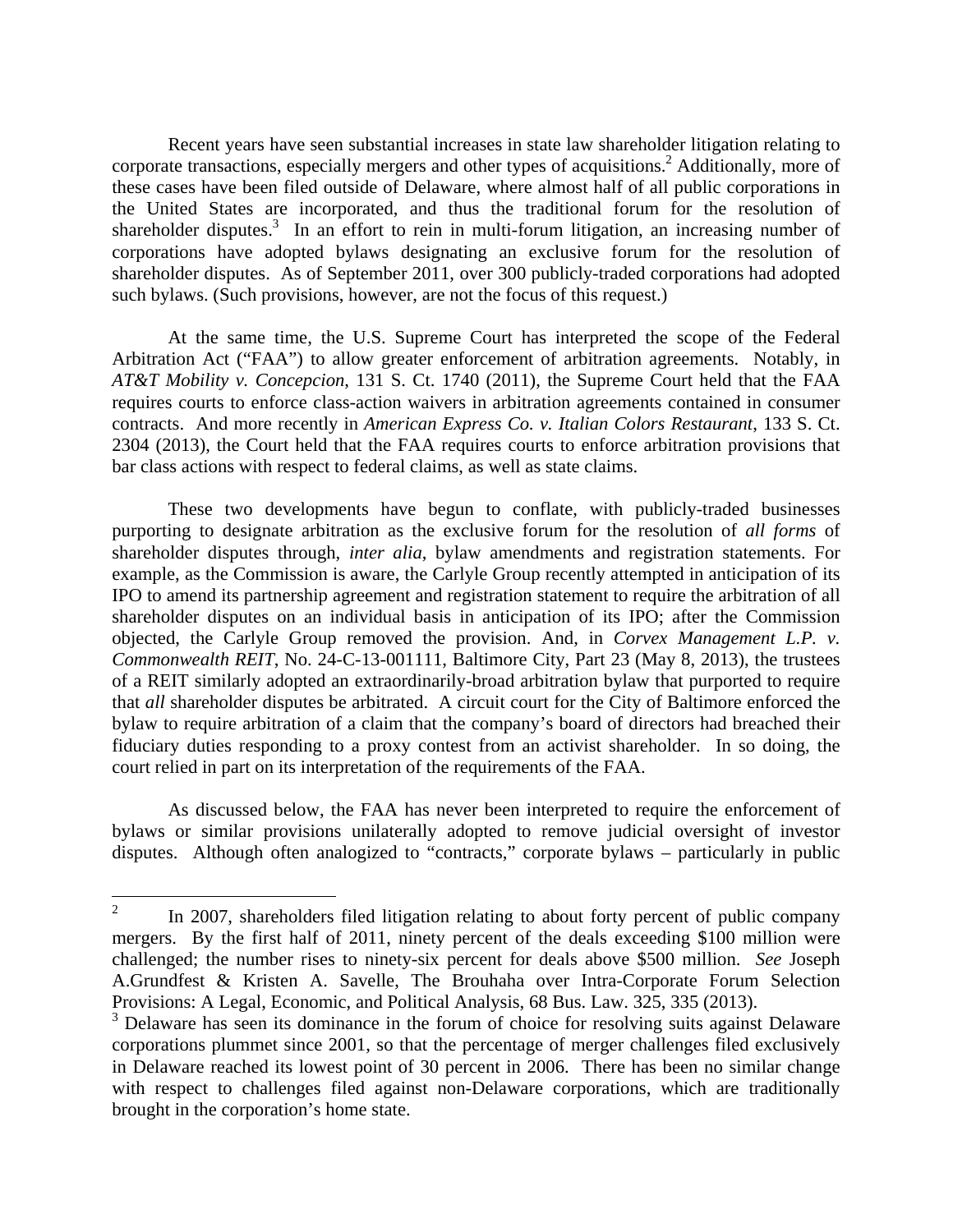corporations that form the basis of the nation's financial markets – are vastly dissimilar to the kind of contractual agreements that have been enforced by courts, including the Supreme Court, under the FAA. We believe that in the absence of a clear Congressional mandate to permit the forced arbitration of shareholder disputes, the Commission should continue to exercise its wellfounded and long-held opposition to such provisions as being contrary to the anti-waiver provisions of the securities laws.

## **Judicial Review Of Investor and Shareholder Disputes Involving Publicly-Traded Businesses Protects The Integrity of the Nation's Financial Markets**

We believe that it is essential to maintaining the integrity of our nation's financial markets that investors and shareholders have access to the courts to resolve claims under the federal securities laws. The federal securities laws provide a range of enforceable rights that protect shareholders and thereby significantly enhance investor confidence in U.S. securities markets. An important component in the investors' faith in the U.S. capital markets is the independence and transparency that has historically accompanied their vindication of the rights and protections accorded them through the courts. For example, private litigation of federal securities claims has significantly advanced the development of the federal securities laws, generating a set of standards regarding corporate disclosure duties that guides corporate action and management behavio. Section 10(b) of the Securities Exchange Act of 1934, and Rule 10b-5 promulgated thereunder in particular, serve a public purpose by providing a means for private investors to police securities fraud and maintain the integrity of the markets. Similarly, private enforcement of the Exchange Act's proxy rules greatly enhances shareholder participation in the governance of public corporations. These are public rights that are being vindicated and their vindication should happen in a public forum.

Arbitration simply is not an equivalent medium for meaningful oversight of the rights of investors and shareholders. Arbitration proceedings are not public, and arbitration decisions do not require written opinions. In arbitration, there is no requirement that principles of *stare decisis* guide decisions, and arbitrators may or may not have the expertise and experience of a judge. Moreover, arbitrators do not face the same level of review or public accountability as do judges generally. And appeals and other important procedures and safeguards that are available in court are not available in arbitration. In short, forcing investor and shareholder disputes into arbitration would fundamentally alter investor confidence in the corporate form, by eliminating any real ability of shareholders – the owners of publicly traded corporations – to rely on the existence and enforceability of the disclosure obligations to which corporations and their managers are subject.

## **Forcing Arbitration Of Shareholder Disputes Is Contrary To The Federal Securities Laws**

In the absence of any statutory presumption in favor of arbitration, the Commission should continue to regard mandatory arbitration provisions as contrary to the public policy concerns that animate the federal securities laws, and as inconsistent with the "anti-waiver" provisions of Section 29(a) of the Exchange Act ("Section 29(a)") and Section 14 of the Securities Act ("Section 14").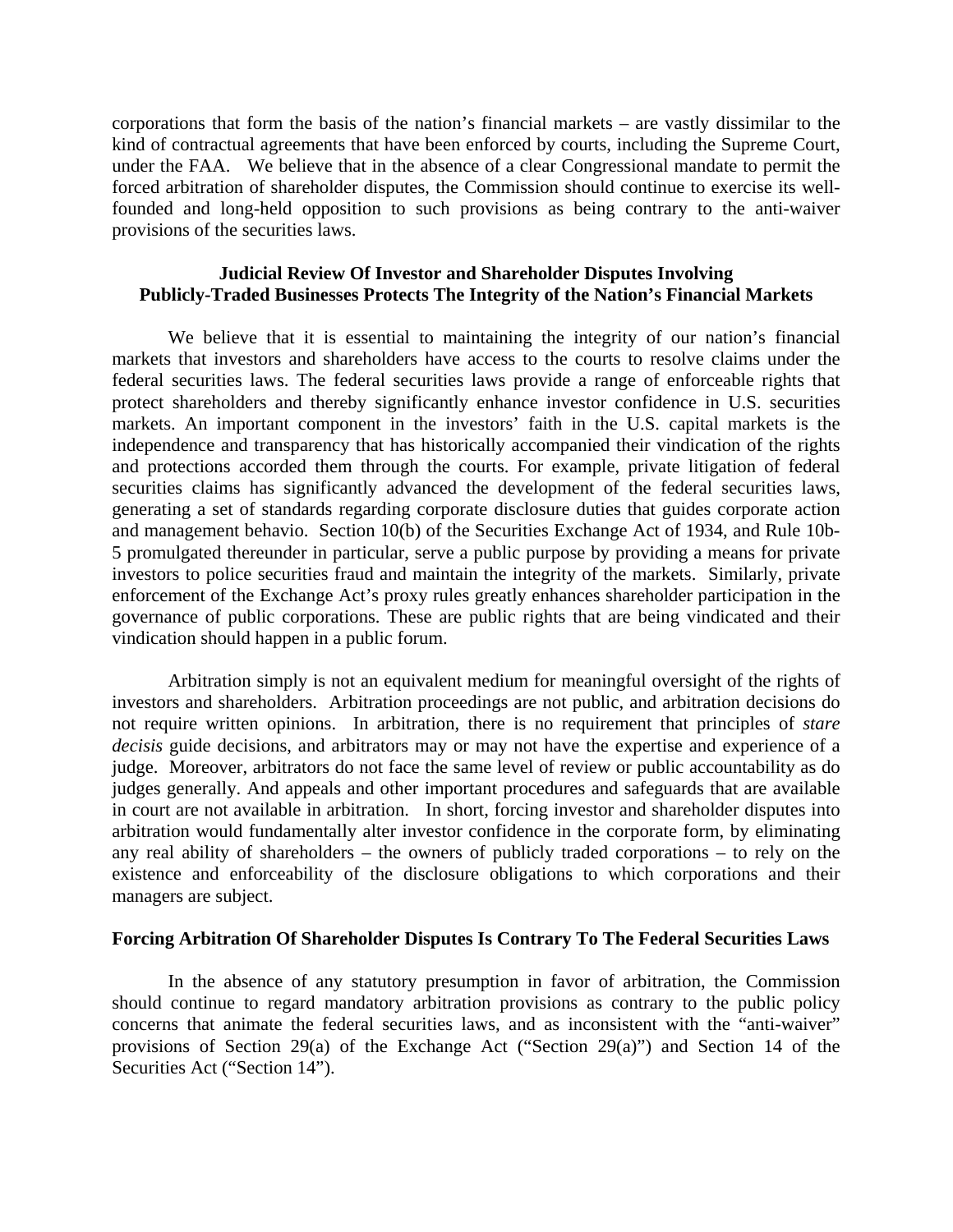For decades, the Commission has taken the view that public policy concerns weigh heavily against the inclusion of arbitration clauses in the corporate documents of public companies. In 1990, then SEC Assistant General Counsel Thomas L. Riesenberg explained that "it would be contrary to the public interest to require investors who want to participate in the nation's equity markets to waive access to a judicial forum for vindication of federal or state law rights, where such waiver is made through a corporate charter rather than an individual investor's decision."4 And more recently, Commissioner Luis A. Aguilar observed that "[i]t is unrealistic to expect that the Commission will have the resources to police all securities frauds on its own, and as a result, it is essential that investors be given private rights of action to complement and complete the Commission's efforts."<sup>5</sup>

Concerns that such provisions run afoul of the letter of the securities laws are equally well founded. Congress has recognized investors' right to private enforcement of the securities laws in the Private Securities Litigation Reform Act of 1995 (the "PSLRA") 15 U.S.C. §§ 77z-1 *et seq.* and 78u-4 *et seq,*, which sets forth detailed guidance regarding the role of lead plaintiffs in private class actions to enforce the securities laws. This explicit statutory instruction highlights the key function of federal securities class actions in maintaining the transparency and integrity of the U.S. capital markets. *See* Joint Explanatory Statement of the Committee of Conference on H.R. 1058 at 31, reprinted in 2 U.S.C.C.A.N. 730 (104th Cong., 1 st Sess. 1995).

We believe that by substantially weakening investors' access to the courts, mandatory arbitration clauses run afoul of Sections 14 and 29(a), which provide that "any condition, stipulation, or provision waiving compliance with either Act is void.

The nature of the threat mandatory arbitration provisions pose to investor access to the courts is underlined by the Supreme Court's decision in *Shearson-Am. Exp. Inc.* v. *McMahon,*  482 U.S. 220, 228 (1987). In *McMahon*, the Court concluded that only "where the SEC has sufficient statutory authority to ensure that arbitration is adequate to vindicate Exchange Act rights," would enforcement of an agreement to arbitrate not constitute a waiver of compliance with any provision of the Exchange Act under Section 29(a). *Id.* at 238. With respect to mandatory arbitration provisions in corporate bylaws the Commission does not have oversight of the type referred to in *McMahon*. The current mandatory arbitration provisions in brokercustomer agreements therefore arise from a very different arrangement than that approved by the Supreme Court The extreme feature of mandatory arbitration clauses is not only the absence of Commission oversight but more importantly the absence of any one-on-one interchange from which consent can be said to arise that arbitration will be the exclusive means for resolving any future dispute. Accordingly, mandatory arbitration provisions violate Section 29(a).

For the above reasons, the undersigned professors respectfully request the Commission evaluate the validity of corporate provisions restricting shareholder access to the courts.

 $\overline{a}$ 

<sup>4</sup> *See* Thomas L. Riesenberg, *Arbitration and Corporate Governance: A Reply to Carl Schneider*, Insights, Aug. 1990, at 2.

<sup>5</sup> Luis A. Aguilar, Commissioner, U.S. Securities and Exchange Commission, *Statement by Commissioner: Defrauded Investors Deserve Their Day in Court* (Apr. 11, 2012), available at http://www.sec.gov/News/PublicStmt/Detail/PublicStmt/1365171490204#.UjhoQuDDlQs